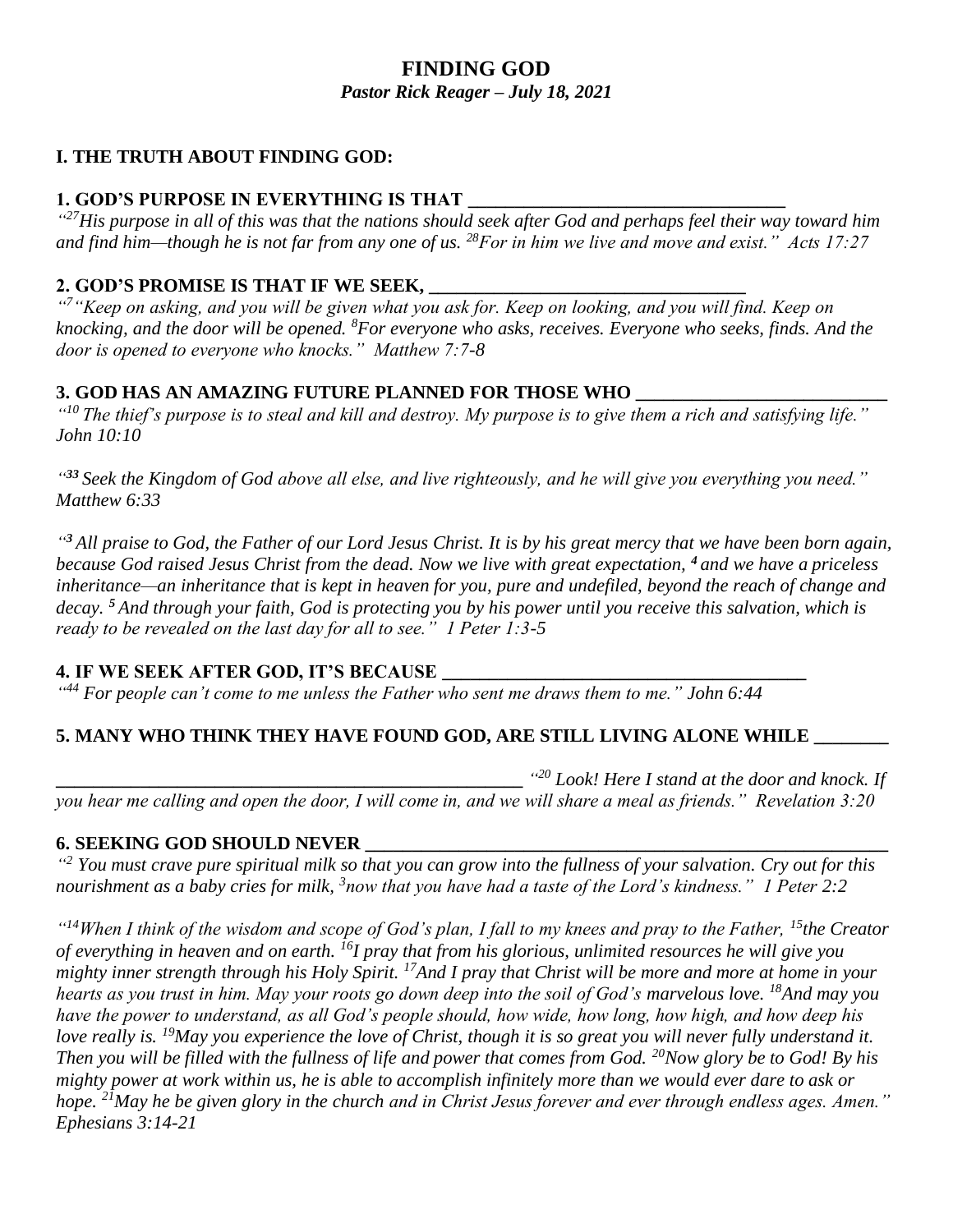## **7. WE WILL LIKELY MISS HIM IS OUR \_\_\_\_\_\_\_\_\_\_\_\_\_\_\_\_\_\_\_\_\_\_\_\_\_\_\_\_\_\_\_\_\_\_\_\_\_\_**

*" 5 So put to death the sinful, earthly things lurking within you. Have nothing to do with sexual sin, impurity, lust, and shameful desires. Don't be greedy for the good things of this life, for that is idolatry. <sup>6</sup>God's terrible anger will come upon those who do such things. <sup>7</sup>You used to do them when your life was still part of this world. <sup>8</sup>But now is the time to get rid of anger, rage, malicious behavior, slander, and dirty language. <sup>9</sup>Don't lie to each other, for you have stripped off your old evil nature and all its wicked deeds. <sup>10</sup>In its place you have clothed yourselves with a brand-new nature that is continually being renewed as you learn more and more about Christ, who created this new nature within you." Colossians 3:5-10*

*" <sup>16</sup>For the world offers only the lust for physical pleasure, the lust for everything we see, and pride in our possessions. These are not from the Father. They are from this evil world. <sup>17</sup>And this world is fading away, along with everything it craves. But if you do the will of God, you will live forever." 1 John 2:16-17*

*" <sup>16</sup>Someone came to Jesus with this question: 'Teacher, what good deed must I do to have eternal life?' <sup>17</sup>'Why ask me about what is good?' Jesus replied. 'There is only One who is good. But to answer your question—if you want to receive eternal life, keep the commandments.' <sup>18</sup>'Which ones?' the man asked. And Jesus replied: 'You must not murder. You must not commit adultery. You must not steal. You must not testify falsely. <sup>19</sup>Honor your father and mother. Love your neighbor as yourself.' <sup>20</sup> 'I've obeyed all these commandments,' the young man replied. 'What else must I do?' <sup>21</sup>Jesus told him, 'If you want to be perfect, go and sell all your possessions and give the money to the poor, and you will have treasure in heaven. Then come, follow me.' <sup>22</sup>But when the young man heard this, he went away very sad, for he had many possessions." Matthew 19:16-22*

*" <sup>33</sup> Seek the Kingdom of God above all else, and live righteously, and he will give you everything you need." Matthew 6:33*

## **8. NOTHING FROM GOD IS EVER FOUND WITHOUT \_\_\_\_\_\_\_\_\_\_\_\_\_\_\_\_ & \_\_\_\_\_\_\_\_\_\_\_\_\_\_\_\_\_\_\_\_**

**\_\_\_\_\_\_\_\_\_\_\_\_\_\_\_\_\_\_\_\_\_\_\_***" <sup>6</sup> And it is impossible to please God without faith. Anyone who wants to come to him must believe that God exists and that he rewards those who sincerely seek him." Hebrews 11:6*

*" <sup>1</sup> O God, you are my God; I earnestly search for you. My soul thirsts for you; my whole body longs for you in this parched and weary land where there is no water." Psalm 63:1*

*" <sup>13</sup> If you look for me wholeheartedly, you will find me." Jeremiah 29:13*

*" <sup>1</sup> And so, dear brothers and sisters, I plead with you to give your bodies to God because of all he has done for you. Let them be a living and holy sacrifice—the kind he will find acceptable. This is truly the way to worship him. <sup>2</sup> Don't copy the behavior and customs of this world, but let God transform you into a new person by changing the way you think. Then you will learn to know God's will for you, which is good and pleasing and perfect." Romans 12:1-2*

## **9. SEEKING SHOULD CONTINUE UNTIL WE \_\_\_\_\_\_\_\_\_\_\_\_\_\_\_\_\_\_\_\_\_\_\_\_\_\_\_\_\_\_\_\_\_\_\_\_\_\_\_\_\_\_\_\_**

<sup>"9</sup> Now our knowledge is partial and incomplete, and even the gift of prophecy reveals only part of the whole *picture! <sup>10</sup> But when the time of perfection comes, these partial things will become useless. <sup>11</sup> When I was a child, I spoke and thought and reasoned as a child. But when I grew up, I put away childish things. <sup>12</sup> Now we see things imperfectly, like puzzling reflections in a mirror, but then we will see everything with perfect clarity. All that I know now is partial and incomplete, but then I will know everything completely, just as God now knows me completely." 1 Corinthians 13:9-12*

*" <sup>12</sup> Therefore, my dear friends, as you have always obeyed--not only in my presence, but now much more in my absence--continue to work out your salvation with fear and trembling," Philippians 2:12*